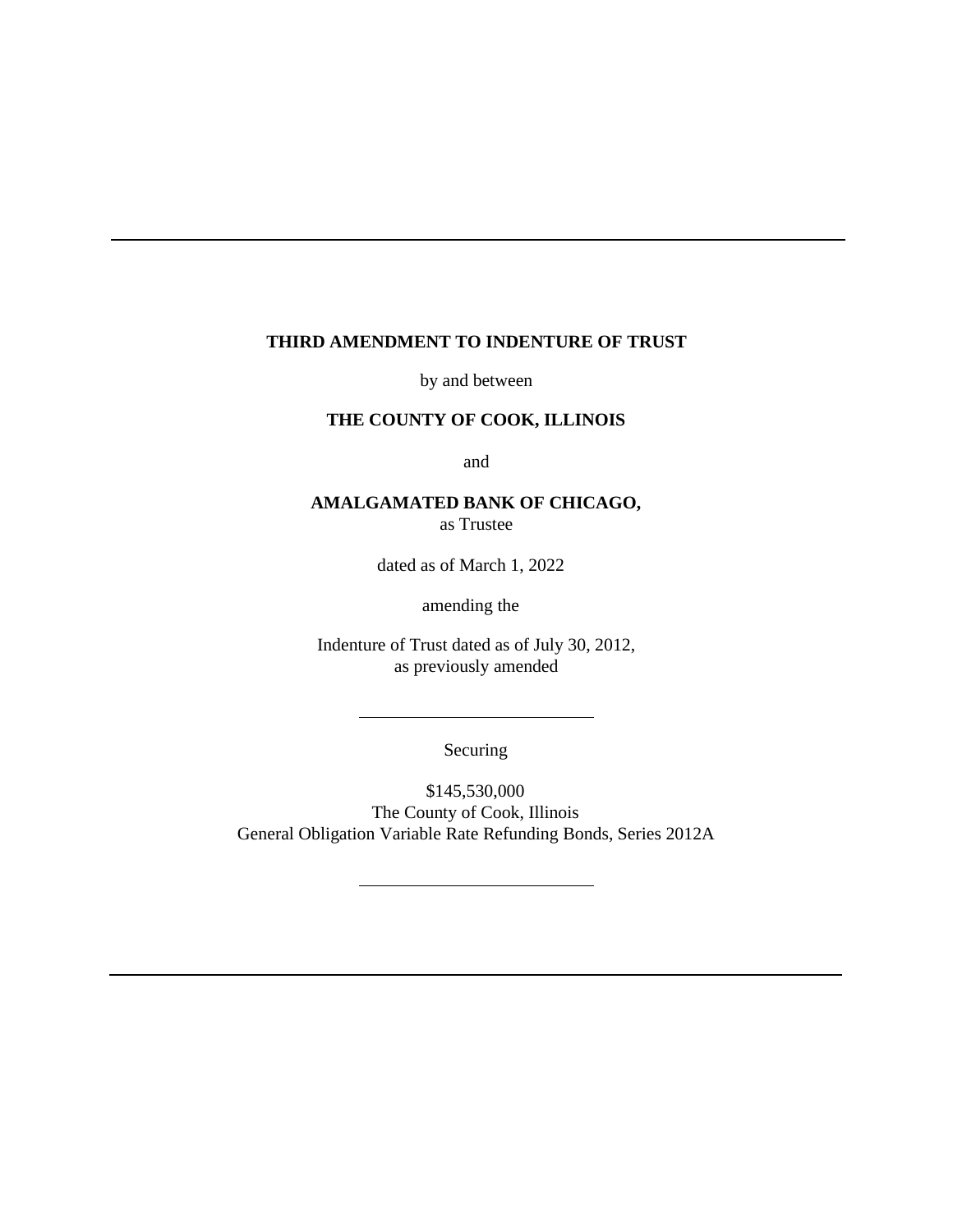#### **THIRD AMENDMENT TO INDENTURE OF TRUST**

THIS THIRD AMENDMENT TO INDENTURE OF TRUST dated as of March 1, 2022 (this *"Third Amendment"),* by and between THE COUNTY OF COOK, ILLINOIS, a political subdivision and home rule unit of local government organized and existing under the laws of the State of Illinois (the *"County"),* and AMALGAMATED BANK OF CHICAGO, a duly organized trust company, existing and authorized to accept and execute trusts of the character set forth herein (the *"Trustee"),*  amends that certain Trust Indenture dated as of July 30, 2012 (the *"Original Indenture"),* as previously amended by the First Amendment to Indenture of Trust dated as of May 2, 2016 and the Second Amendment to Indenture of Trust dated as of March 1, 2019 (together with the Original Indenture, the *"Indenture")* by and between the County and the Trustee.

#### **WITNESSETH:**

WHEREAS, by virtue of Article VII of the 1970 Constitution of the State of Illinois and pursuant to the Master Bond Ordinance (as defined herein), the County is authorized to enter into this Second Amendment and to do or cause to be done all the acts and things herein provided or required to be done; and

WHEREAS, the County has duly authorized, executed and delivered its General Obligation Variable Rate Refunding Bonds, Series 2012A (the "*Bonds");* and

WHEREAS, JPMorgan Chase Bank, N.A. (the *"Prior Purchaser")* and the County have agreed to convert the current Index Interest Rate Period of the Bonds to a new Index Interest Rate Period and the current Index Interest Rate on the Bonds to a new Index Interest Rate with a new Index (the *"Conversion");* and

WHEREAS, the Purchaser (as hereinafter defined) has provided the County with the certificate of the Index Calculation Agent (as defined in the Indenture), and the County has provided the Purchaser with a Favorable Opinion of Bond Counsel (as defined in the Indenture), required by Section 2.03(a)(iii) of the Indenture; and

WHEREAS, in order to effectuate the Conversion, it is necessary to amend, add or delete certain definitions and to modify certain other provisions of the Indenture as set forth herein; and

WHEREAS, Section 9.01 of the Indenture authorizes the execution and delivery of an amendment or supplement to the Indenture with the consent of the Purchaser, and the Trustee, the County and Purchaser have received the opinion of Bond Counsel required by Section 9.02 of the Indenture;

NOW, THEREFORE, THIS THIRD AMENDMENT TO INDENTURE OF TRUST WITNESSETH:

## **ARTICLE I**

#### **Definitions and Construction**

**Section 1.1. Definitions.** All capitalized terms used herein shall have the meanings set forth in the Indenture, unless a different meaning is expressly provided hereby.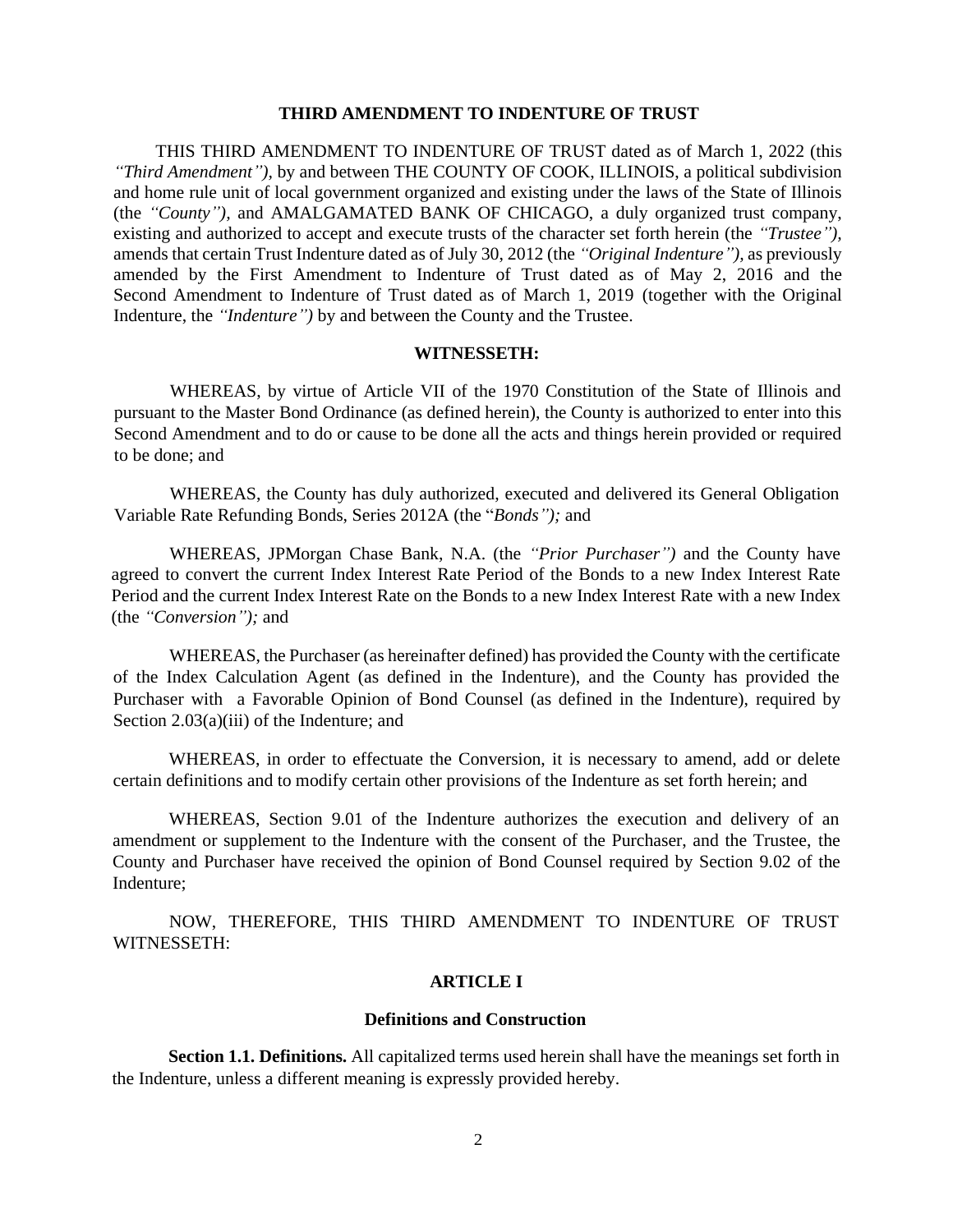**Section 1.2. Miscellaneous Definitions.** As used herein, and unless the context shall otherwise indicate, the words *"Bond," "Owner,"* and *"Person"* shall include the plural as well as the singular number.

As used herein the terms *"herein*" *"hereunder*" *"hereby*" *"hereto*" "*hereof"* and any similar terms refer to the Indenture, as amended by this Third Amendment.

Unless the context shall otherwise indicate, references herein to articles, sections, subsections, clauses, paragraphs and other subdivisions refer to the designated articles, sections, subsections, clauses, paragraphs and other subdivisions of this Indenture as originally executed.

# **ARTICLE II**

## **Amendment to Original Indenture**

#### **Section 2.1. Amendment of Section 1.01 of Original Indenture.**

The following definitions in Section 1.01 of the Original Indenture are hereby amended and restated or new definitions added to Section 1.01 to read as follows:

*"Additional Covenant Agreement"* means, during the Index Interest Rate Period commencing March 1, 2022, the Third Amended and Restated Purchase and Continuing Covenants Agreement dated March 1, 2022, by and between the County and the Purchaser, which amended and restated the Purchase and Continuing Covenants Agreement dated July 30, 2012, as previously amended and restated by the Amended and Restated Purchase and Continuing Covenants Agreement dated May 2, 2016, by and between the County and the Prior Purchaser and the Second Amended and Restated Purchase and Continuing Covenants Agreement dated March 1, 2019, as the same may be further amended from time to time, and during any Index Rate Period commencing after March 1, 2022, and during any Fixed Rate Period, any agreement by and between the County and the Purchaser which may be designated by the Purchaser as an Additional Covenant Agreement hereunder.

*"Adjusted Term SOFR Rate"* means for any SOFR Interest Period an interest rate per annum equal to the sum of (a) the Term SOFR rate in effect for such SOFR Interest Period and (b) the SOFR Adjustment.

*"Applicable Factor"* means (a) during the Initial Index Interest Rate Period and the Index Interest Rate Period commencing May 2, 2016, 74%, (b) during the Index Interest Rate Period commencing March 1, 2019, 79% (c) during the Index Interest Rate Period commencing March 1, 2022 80% and (d) during any other subsequent Index Interest Rate Period, the percentage determined by the Purchaser or the Index Calculation Agent on or prior to the first day of such Index Interest Rate Period; *provided* that the Applicable Factor must be greater than 65% and not more than 135%.

*"Applicable Spread"* means, with respect to each Index Interest Rate Period, the following:

(a) during the Initial Index Interest Rate Period, initially .88%, subject to adjustment as specified in the applicable table set forth below;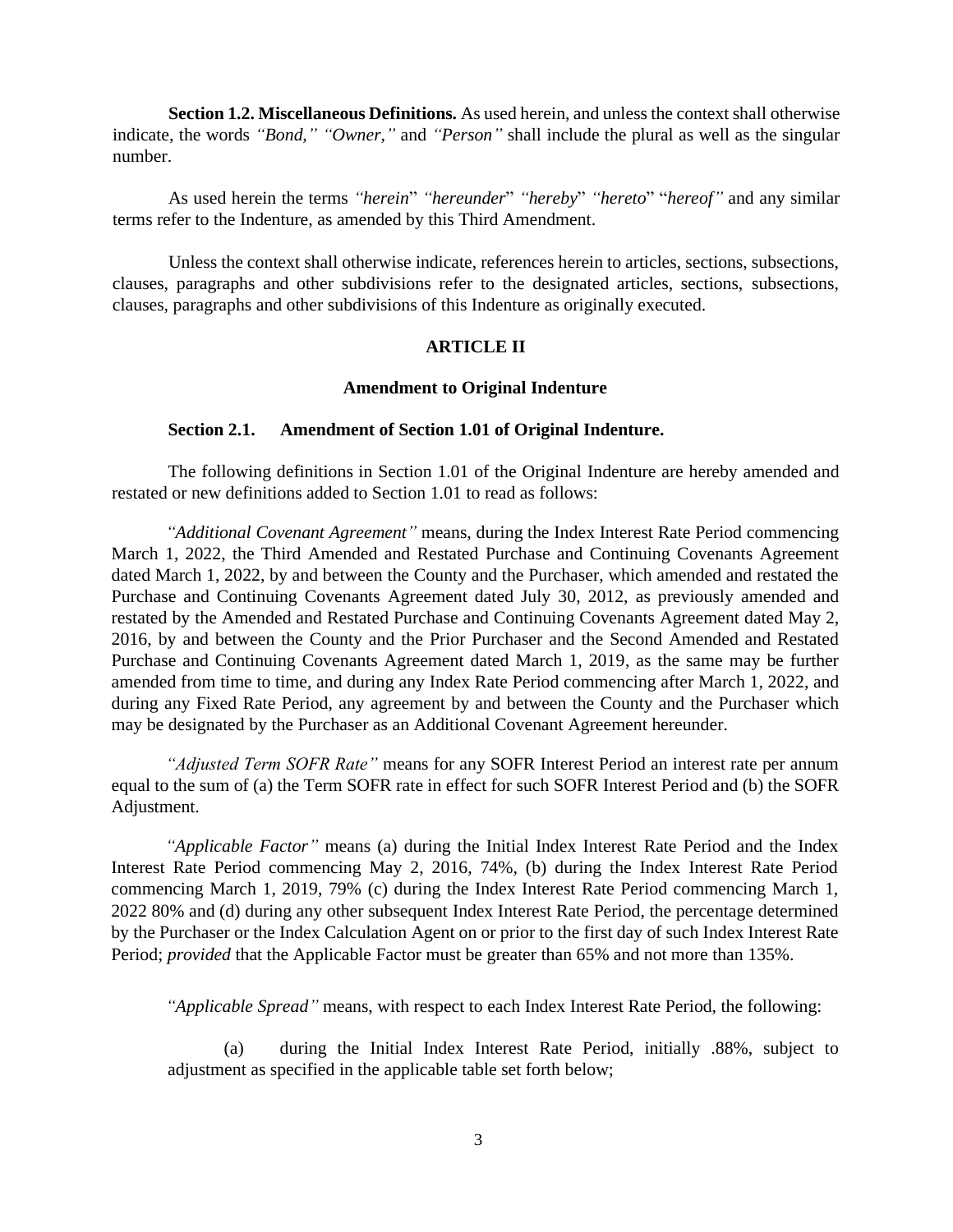(b) during the Index Interest Rate Period commencing May 2, 2016, .85%, subject to adjustment as specified in the applicable table set forth below; and

(c) during the Index Interest Rate Period commencing March 1, 2019, .70%, subject to adjustment as specified in the applicable table set forth below; and

(d) during any Index Interest Rate Period commencing on March 1, 2022, .18%, subject to adjustment as specified in the applicable table as set forth below.

Notwithstanding the foregoing, the Applicable Spread during the Initial Index Interest Rate Period is subject to the maintenance of the current long-term, unenhanced credit rating(s) assigned to unsecured general obligation bonded debt of the County, the Applicable Spread in effect on the commencement of the Initial Index Interest Rate Period will be adjusted as a result of each change of the long-term, unenhanced credit rating on unsecured general obligation bonded debt of the County, including any gradations in rating categories as a change in rating, as set forth in the table below (hereinafter referred to as a *"Rating Change"),* with such adjustment to become effective as of the effective date of the Rating Change. In the event of a split rating, the lowest rating will be used to determine the Applicable Spread.

| <b>Credit Rating</b> |                |                | Applicable   |
|----------------------|----------------|----------------|--------------|
| Fitch                | S&P            | Moody's        | Spread       |
| $A+$ or higher       | $A+$ or higher | $A+$ or higher | 0.88%        |
| A                    | A              | A <sub>2</sub> | 0.98%        |
| A-                   | A-             | A <sub>3</sub> | 1.08%        |
| $BBB+$               | $BBB+$         | Baal           | 1.18%        |
| <b>BBB</b>           | <b>BBB</b>     | Baa2           | 1.28%        |
| BBB-                 | BBB-           | Baa3           | Default Rate |

Notwithstanding the foregoing, the Applicable Spread during the Index Interest Rate Period commencing May 2, 2016, is subject to the maintenance of the current long-term, unenhanced credit rating(s) assigned to unsecured general obligation bonded debt of the County. The Applicable Spread in effect on the commencement of the Index Interest Rate Period commencing May 2, 2016, will be adjusted as a result of each Rating Change, with such adjustment to become effective as of the effective date of the Rating Change. In the event of a split rating, the lowest rating will be used to determine the applicable Spread.

| <b>Credit Rating</b> |            |         | Applicable   |
|----------------------|------------|---------|--------------|
| Fitch                | S&P        | Moody's | Spread       |
| Α                    | А          | A2      | 0.85%        |
| A-                   | A-         | A3      | 1.00%        |
| $BBB+$               | $BBB+$     | Baal    | 1.15%        |
| <b>BBB</b>           | <b>BBB</b> | Baa2    | 1.30%        |
| BBB-                 | BBB-       | Baa3    | Default Rate |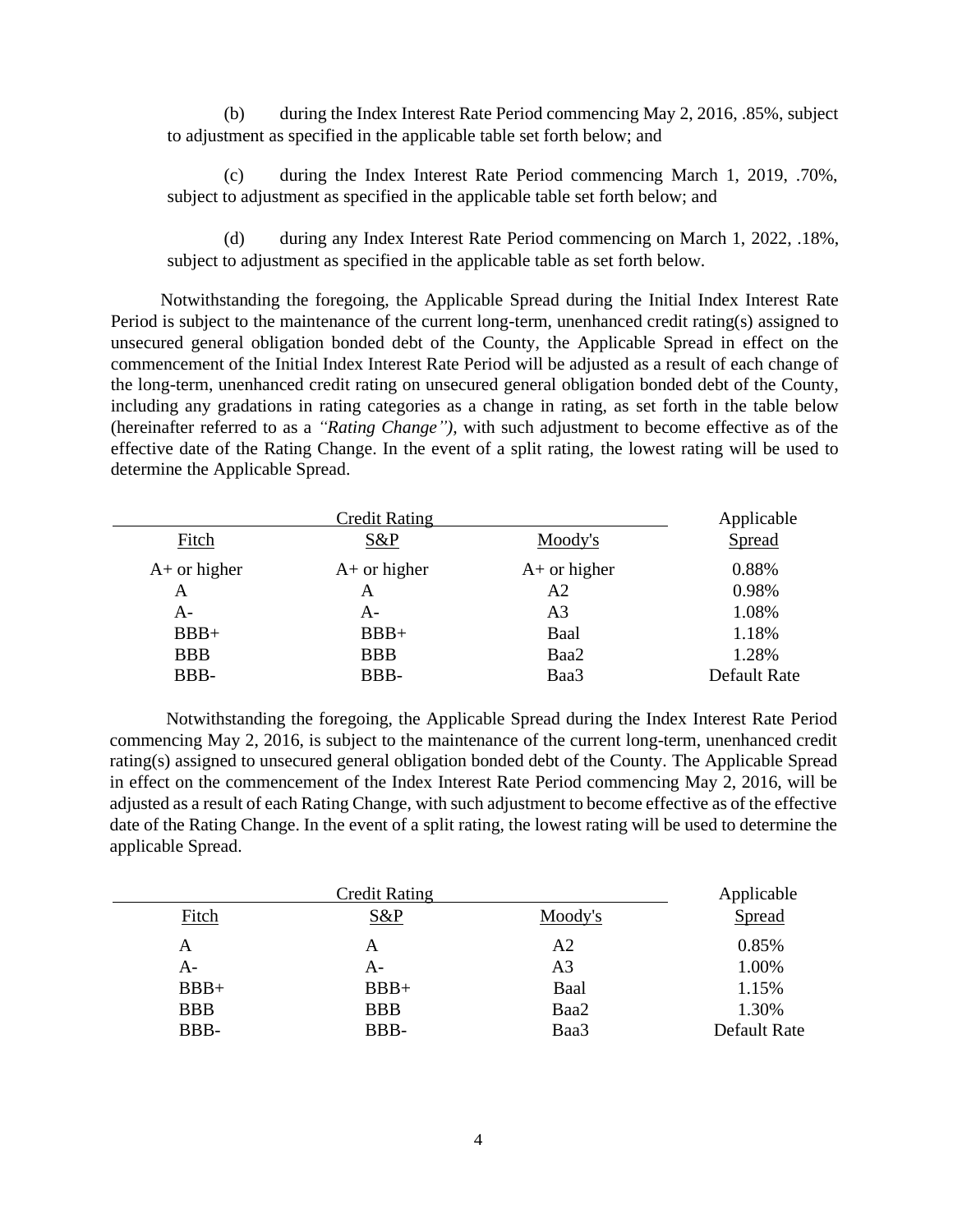Notwithstanding the foregoing, the Applicable Spread during the Index Interest Rate Period commencing March 1, 2019, is subject to the maintenance of the current long-term, unenhanced credit rating(s) assigned to unsecured general obligation bonded debt of the County. The Applicable Spread in effect on the commencement of the Index Interest Rate Period commencing March 1, 2019, will be adjusted as a result of each Rating Change, with such adjustment to become effective as of the effective date of the Rating Change. In the event of a split rating, the lowest rating will be used to determine the applicable Spread.

| <b>Credit Rating</b> |            |                | Applicable   |
|----------------------|------------|----------------|--------------|
| Fitch                | $S\&P$     | Moody's        | Spread       |
| A                    | A          | A <sub>2</sub> | 0.70%        |
| $A -$                | A-         | A3             | 0.85%        |
| $BBB+$               | $BBB+$     | Baal           | 1.00%        |
| <b>BBB</b>           | <b>BBB</b> | Baa2           | 1.15%        |
| BBB-                 | BBB-       | Baa3           | Default Rate |

Notwithstanding the foregoing, the Applicable Spread during the Index Interest Rate Period commencing March 1, 2022, is subject to the maintenance of the current long-term, unenhanced credit rating(s) assigned to unsecured general obligation bonded debt of the County. The Applicable Spread in effect on the commencement of the Index Interest Rate Period commencing March 1, 2022, will be adjusted as a result of each Rating Change, with such adjustment to become effective as of the effective date of the Rating Change. In the event of a split rating, the lowest rating will be used to determine the applicable Spread.

| Credit Rating |            |         | Applicable   |
|---------------|------------|---------|--------------|
| Fitch         | $S\&P$     | Moody's | Spread       |
| A             | А          | A2      | 0.18%        |
| A-            | А-         | A3      | 0.33%        |
| $BBB+$        | $BBB+$     | Baal    | 0.48%        |
| <b>BBB</b>    | <b>BBB</b> | Baa2    | 0.63%        |
| BBB-          | BBB-       | Baa3    | Default Rate |

In the event of the adoption of any new or changed rating system by any of the Rating Agencies after the Conversion to a new Index Interest Rate Period, each rating referred to in the table above shall be deemed to refer to the Rating Category under the new rating system which most closely approximates the applicable Rating Category of such Rating Agency that was in effect on the Conversion Date for such Index Interest Rate Period.

*"Bondholder Representative"* means JPMorgan Chase Bank, N.A., acting as representative for the Purchasers.

*"Business Day"* means any day (other than a Saturday or a Sunday) on which banks are open for business in New York City or Chicago; provided that, when used in connection with a Term SOFR rate, the term "Business Day" shall also exclude any day on which the Securities Industry and Financial Markets Association recommends that the fixed income departments of its members be closed for the entire day for purposes of trading in United States government securities.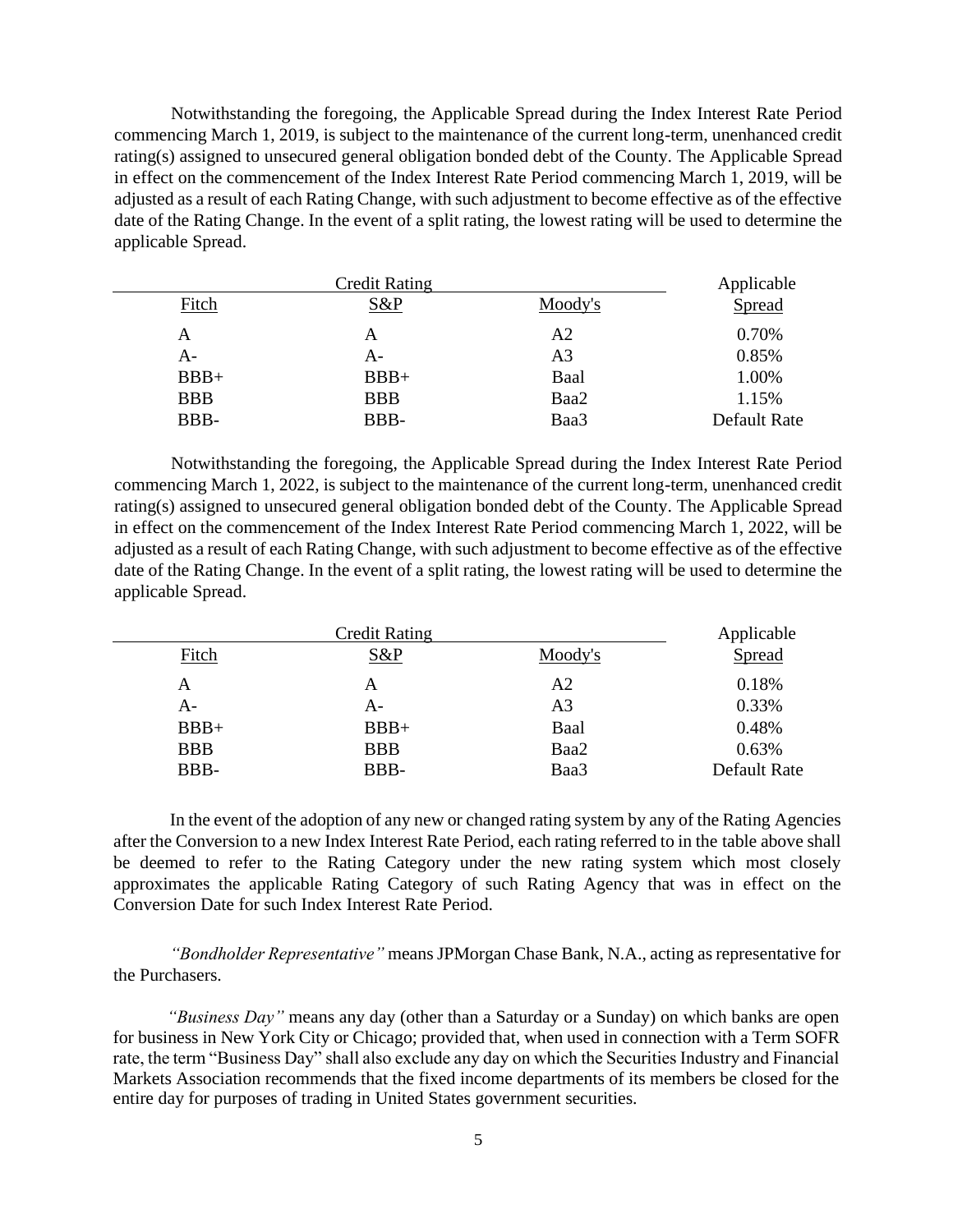"*Default Rate*" means the interest rate then applicable to the Bonds plus 4.00% per annum.

*"Index"* means the Adjusted Term of SOFR Rate.

*"Index Calculation Agent"* means JPMorgan Chase Bank, N.A. as Bondholder Representative for the Purchaser.

*"Index Interest Rate"* means the per annum interest rate with respect to any Bonds bearing interest at the Index Interest Rate equal to the sum of (a) the product of the Applicable Factor and the Index in effect on the date of determination and (b) the Applicable Spread.

*"Index Interest Rate Period"* means:

(a) the Initial Index Interest Rate Period;

(b) for the Index Interest Rate Period commencing May 2, 2016, the period from May 2, 2016 to, but not including, March 1, 2019;

(c) for the Index Interest Rate Period commencing March 1, 2019, the period from March 1, 2019 to, but not including, the earlier of (i) a Conversion Date or (ii) March 1, 2022; and

(d) for the Index Interest Rate Period commencing March 1, 2022, the period from March 1, 2022 to the Maturity Date.

(e) thereafter, any period of time commencing on an Index Interest Rate Conversion Date to, but not including, the earlier of (i) a Conversion Date or (ii) the Maturity Date.

*"Index Reset Date"* means the first Business Day of each calendar month.

*"Purchaser"* means the purchaser or purchasers of the Bonds and for the Index Interest Rate Period commencing March 1, 2022, DNT Asset Trust, a Delaware business trust.

*"Rate Determination Date"* means with respect to each Index Interest Rate Period, the date that is two Business Days preceding each Index Reset Date.

*"SOFR"* means a rate equal to the secured overnight financing rate as administered by the NYFRB (or a successor administrator of the secured overnight financing rate).

*"Statutory Tax Rate"* means the highest marginal statutory rate of federal income tax imposed on corporations and applicable to the Purchaser.

*"Term SOFR"* means the forward-looking SOFR rate administered by the relevant governing (or other administrator selected by the Purchaser) and published by a commercially available source providing such quotations as may be selected by the Purchaser) relating to quotations for one month, using a 2-day lookback period. At any time Term SOFR is less than 0.00%, Term SOFR shall be deemed to be 0.00% for purposes of calculating the interest rate.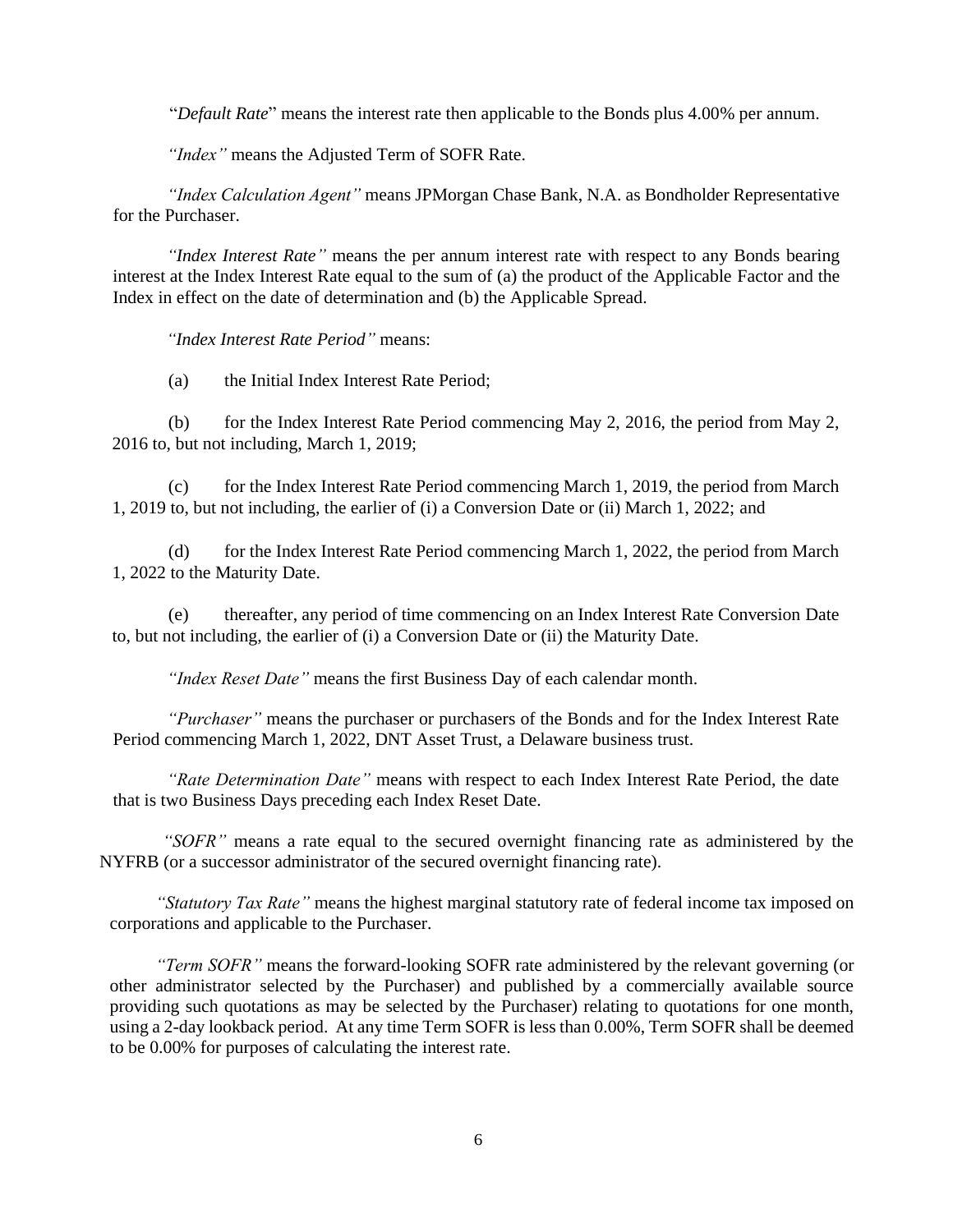**Section 2.2. Deleted Definitions.** The following definitions are hereby deleted from Section 1.01 of the Original Indenture.

Base Rate Corporate Tax Rate LIBOR Index LIBOR Reserve Percentage London Business Day One Month LIBOR Rate

#### **Section 2.3. Amendment of Section 2.03(a)(i) of the Indenture.**

The last paragraph of Section 2.03(a)(i) of the Indenture is hereby amended in its entirety to read as follows:

Thereafter, subject to Section 2.03(a)(iii) below, the Index Interest Rate shall be determined by the Index Calculation Agent on each Rate Determination Date, and shall be equal to the sum of (a) the product of the Applicable Factor and the Index in effect on the date of determination and (b) the Applicable Spread. The Index Interest Rate so determined shall be effective for the period commencing on the Index Reset Date immediately following such Rate Determination Date to but not including the following Index Reset Date or the Maturity Date, as applicable. Promptly after each determination thereof, the Index Calculation Agent shall inform the County, the Trustee and the Bondholder Representative on behalf of the Purchaser of the Index Interest Rate.

**Section 2.4. Amendment to Section 7.02.** The second sentence of Section 7.02 of the Indenture is hereby amended and restated to read as follows:

Upon the occurrence of an Event of Default as provided in Sections 7A or 7B of the Additional Covenant Agreement, the Bonds shall be mandatorily redeemed on the earlier of (i) the  $1<sup>st</sup>$  day of January following the 15<sup>th</sup> day of February following such Event of Default and (ii) the Maturity Date.

**Section 2.5. Effective Date of Amendments.** The Trustee acknowledges receipt of the consent of the Purchaser and Bondholder Representative to the execution of this Third Amendment. The amendments contained herein shall be effective as of March 1, 2022.

**Section 2.6. Status of Indenture.** Except as modified by this Third Amendment, the Indenture, as hereby supplemented and amended, is ratified, approved and confirmed. All references to the Indenture are references to the Indenture, as supplemented and amended by the Third Amendment.

## **ARTICLE III**

#### **Miscellaneous**

**Section 3.1. Construction.** This Third Amendment shall be construed in accordance with, and governed by, the provisions of Illinois law irrespective of its conflict of laws principles.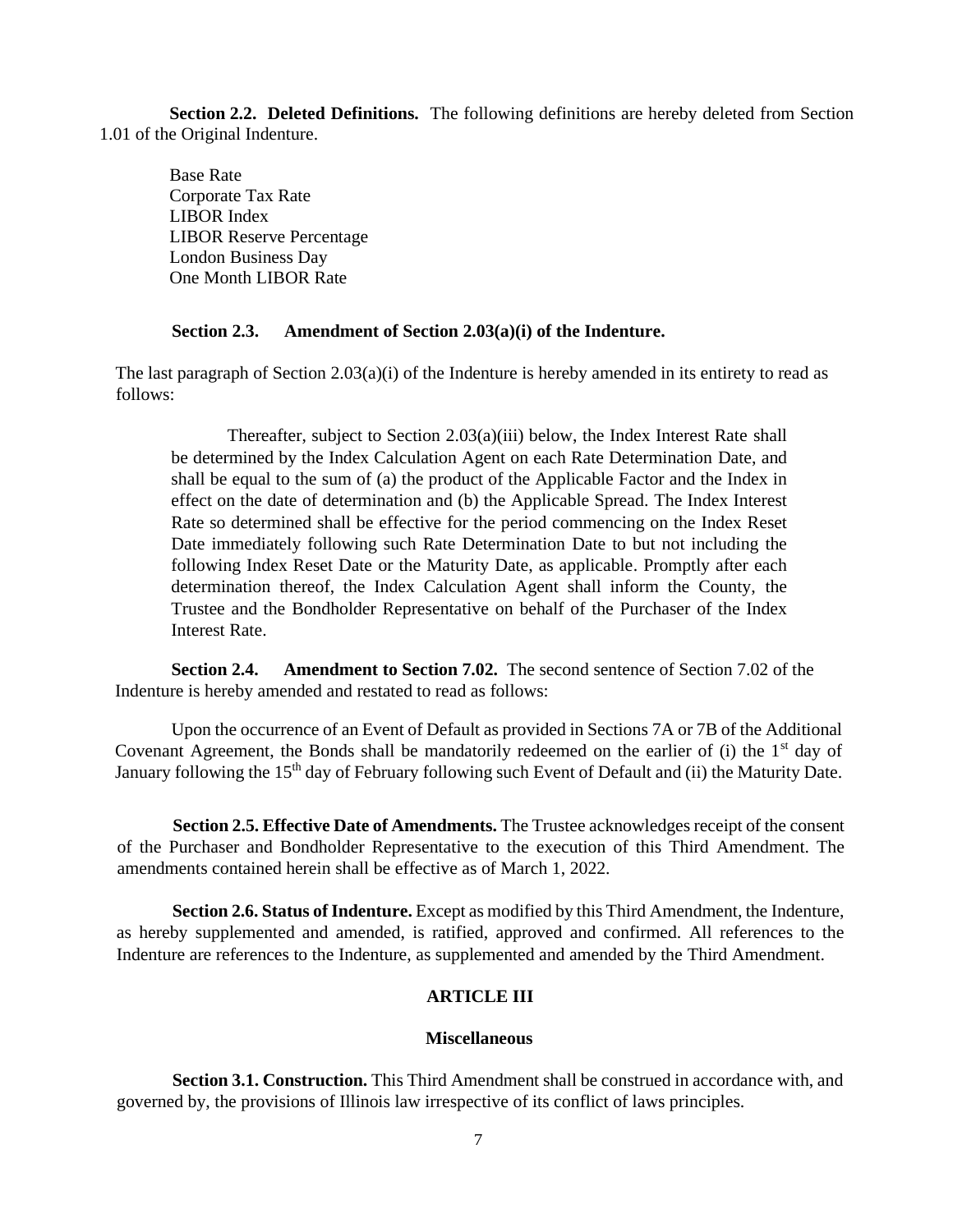**Section 3.2. Headings Not a Part of This Third Amendment.** Any headings preceding the texts of the several Articles and Sections hereof are solely for convenience of reference and do not constitute a part of this Third Amendment, nor do they affect its meaning, construction or effect.

**Section 3.3. Multiple Counterparts.** This Third Amendment may be executed in multiple counterparts, each of which shall be regarded for all purposes as an original; and all such counterparts shall constitute but one and the same instrument.

[*Remainder of page intentionally left blank. Signature page follows.]*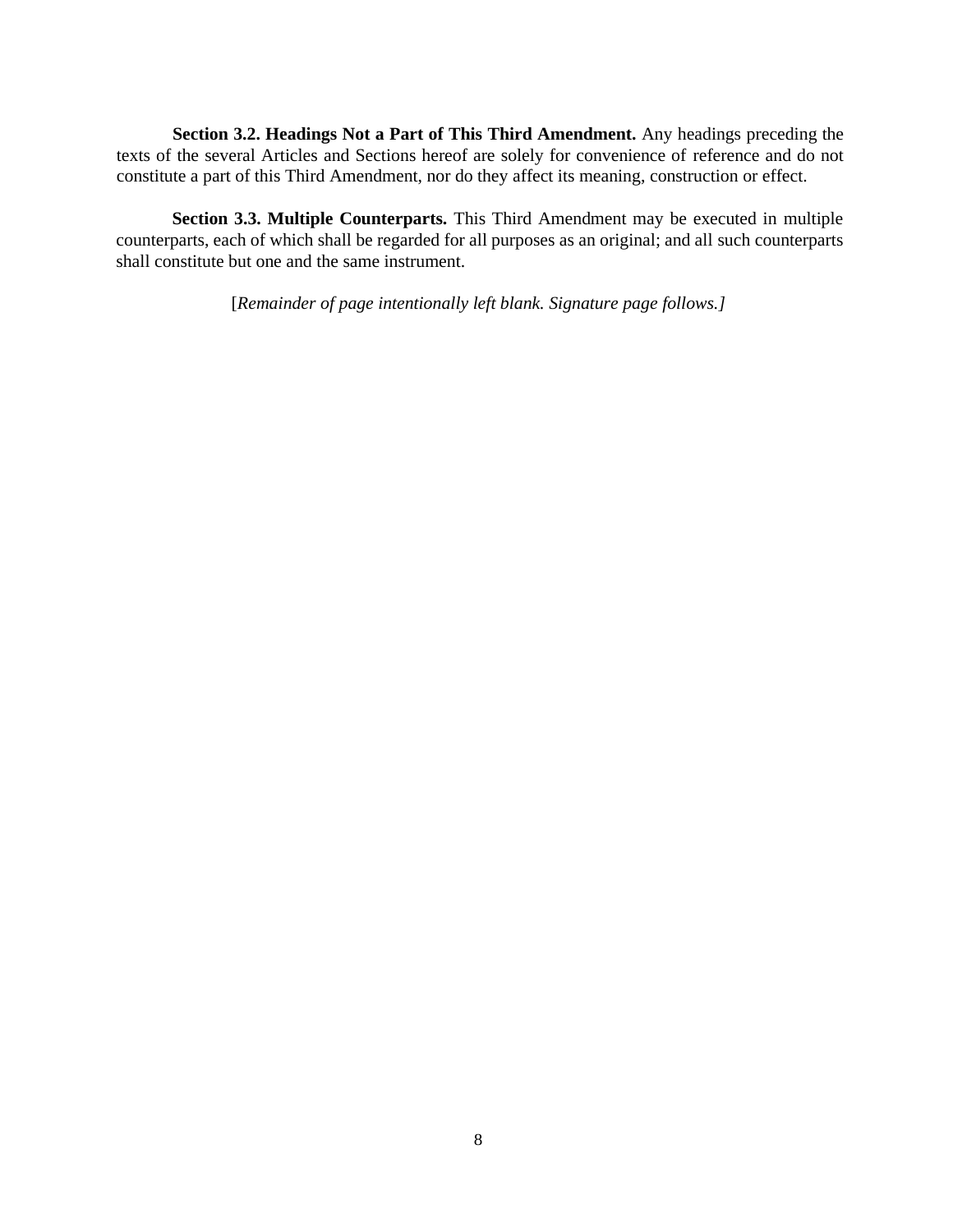IN WITNESS WHEREOF, The County of Cook, Illinois, has caused this Third Amendment to be executed in its name and its behalf by its Chief Financial Officer and Amalgamated Bank of Chicago has caused this Third Amendment to be executed in its behalf by an Authorized Officer, all as of the day and year first above written.

# THE COUNTY OF COOK, ILLINOIS

 $By:$ 

Chief Financial Officer

# AMALGAMATED BANK OF CHICAGO, as Trustee

By:

Authorized Officer